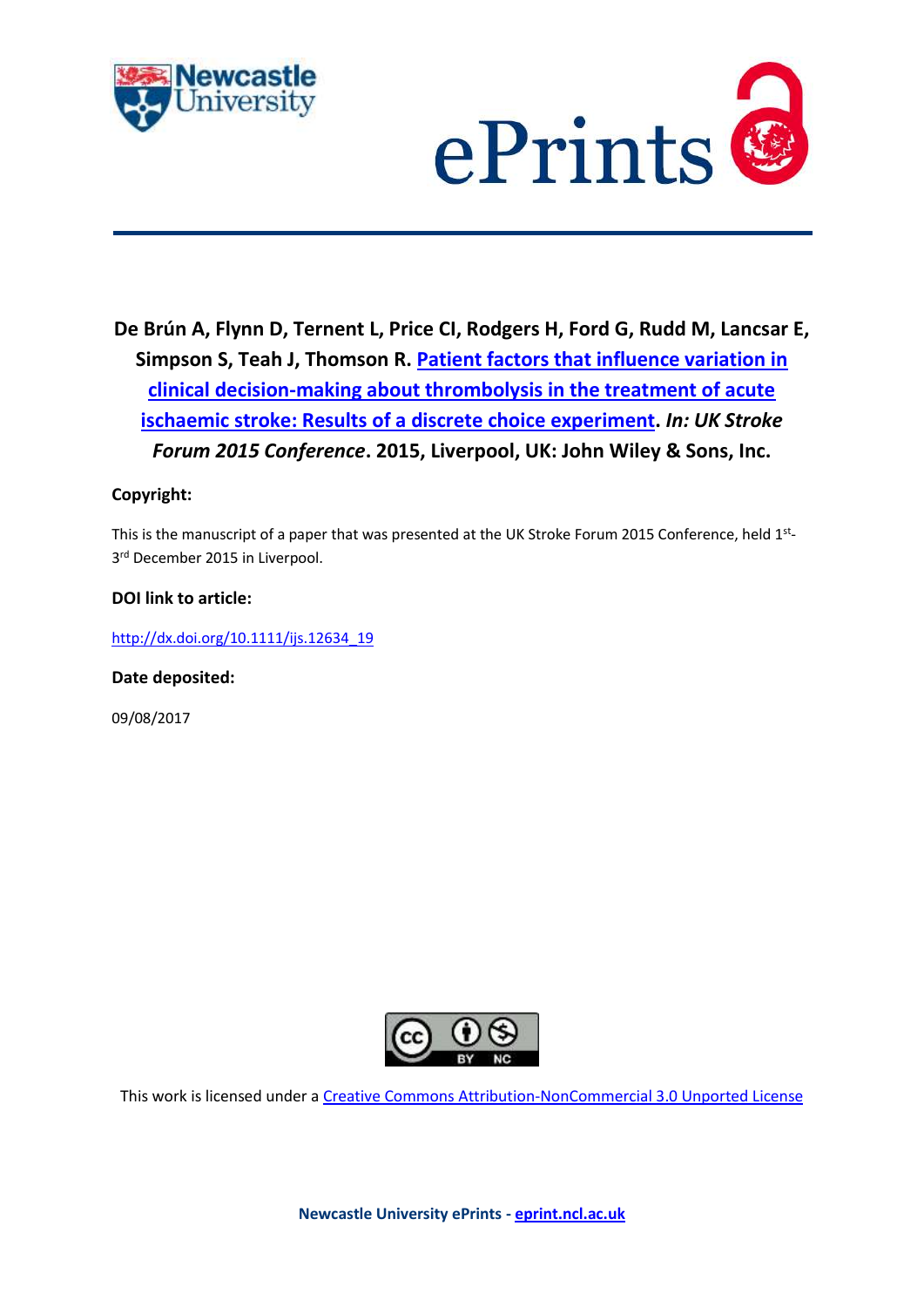# Acute Care 2

#### **091**

#### **Barriers and facilitators to further development of the paramedic role during assessment of suspected stroke patients**

Lally J<sup>1</sup>, Flynn D<sup>1</sup>, Ford G<sup>2</sup>, Price C<sup>3</sup>, Exley C<sup>1</sup> 1 *Institute of Health and Society, Newcastle University, Newcastle, UK* 2 *Oxford University Hospitals NHS Trust, Oxford, UK*

3 *Institute of Neuroscience, Newcastle University, Newcastle, UK*

*Introduction:* Actions by paramedics before and during initial hospital assessment are an opportunity to reduce delays to brain imaging and thrombolysis for patients with suspected stroke. This qualitative study explored professional views regarding the barriers and facilitators to the enhancement of the paramedic role.

*Method:* A purposive sample of 103 paramedics and stroke/A&E clinicians participated in 15 focus groups across the North East, North West and Wales. Focus groups about pre and post-admission roles were digitally recorded and transcribed verbatim. Data were analysed using open then focused coding to identify barriers and facilitators to enhanced paramedic involvement along the stroke patient care pathway.

*Results:* Paramedics welcomed the possibility of an enhanced role which provided opportunities for skills development and enhanced professional identity. Hospital teams felt that paramedics helping with ongoing assessment in hospital would benefit patients. Paramedics felt that they were capable of undertaking more detailed clinical assessments, but unsure whether their experience and skills were recognised by hospital teams. Several operational issues were identified as barriers to an enhanced role e.g. inability to register patient information on the hospital electronic administration system en-route thus impeding an early brain imaging request. All participants were uncertain about the feasibility of paramedics spending extra time in hospital due to the wider implications for ambulance service response times.

*Discussion:* An enhanced paramedic role was viewed as a positive change in terms of paramedic professionalism and patient care. However, a number of operational barriers need to be addressed to facilitate more effective implementation.

## **092**

## **24/7 Hyperacute stoke care in London: Variation in health outcomes and processes of care between in-hours and out-of-hours admission**

Melnychuk M<sup>1</sup>, Morris S<sup>1</sup>, Baim-Lance A<sup>1</sup>, Black G<sup>1</sup>, Brown M<sup>1</sup>, Eng  $J^2$ , Fulop N<sup>1</sup>, Ramsay A<sup>1</sup>, Simister R<sup>2</sup>

1 *Department of Applied Health Research, University College London, London, UK*

2 *University College London Hospitals NHS Foundation Trust, London, UK*

*Introduction:* Evidence suggests outcomes among stroke patients admitted to hospital outside working hours (OOH) are poorer than those admitted in working hours (IH), though differences are smaller at specialist stroke units. We examined whether time of admission to 8 Hyperacute Stroke Units (HASUs) in London was associated with health outcomes and processes of care.

*Method:* Regression analysis using data from 7,094 patients admitted to 8 London HASUs in the 2014 Sentinel Stroke National Audit Programme. IH was defined as admission 08.30–17.30 Monday-Friday. Health outcomes were: Modified Rankin Score (mRS) >2 at discharge from HASU and hospital and inpatient mortality. Care processes were: brain scan <1h

and <12h of admission; admission to stroke bed <4h; swallow screen <4h; assessment by a Stroke Consultant and Stroke Nurse, both <24h; formal swallow assessment <72h; treatment with intravenous thrombolysis. We controlled for HASU, age, sex, type of stroke, comorbidities, and method of admission.

*Results:* The adjusted probability of mRS > 2 at discharge from HASU and hospital, and inpatient mortality, were not significantly different IH and OOH (all  $p > 0.29$ ). The probability of brain scan <1h (IH = 0.59; OOH = 0.62;  $p = 0.03$ ), admission to a stroke bed <4h (IH = 0.62; OOH =  $0.68$ ; p <  $0.001$ ) and swallow screen <4h (IH =  $0.73$ ; OOH =  $0.76$ ;  $p = 0.006$  were greater OOH; the probability of brain scan <12h was greater IH (IH =  $0.97$ ; OOH =  $0.96$ ,  $p < 0.001$ ). Other measures were not different IH and OOH.

*Discussion:* Among patients admitted to London HASUs there were some differences in care processes between those admitted IH and OOH, but no differences in health outcomes while in hospital.

#### **093**

#### **Patient factors that influence variation in clinical decision-making about thrombolysis in the treatment of acute ischaemic stroke: Results of a discrete choice experiment**

De Brún A<sup>1</sup>, Flynn D<sup>1</sup>, Ternent L<sup>1</sup>, Price C<sup>2,3</sup>, Rodgers H<sup>2,3</sup>, Ford G<sup>4</sup>, Rudd  $M^{2,3}$ , Lancsar E<sup>5</sup>, Simpson S<sup>6</sup>, Teah J<sup>6</sup>, Thomson R<sup>1</sup>

1 *Institute of Health and Society, Newcastle University, Newcastle, UK*

2 *Northumbria Healthcare NHS Foundation Trust, North Shields, UK*

3 *Institute of Neuroscience (Stroke Research Group), Newcastle University, Newcastle, UK*

4 *Oxford University Hospitals NHS Trust, Oxford, UK*

5 *Centre for Health Economics, Monash University, Melbourne, Australia*

6 *The Stroke Association, Gateshead, Tyne and Wear, UK*

*Introduction:* Intravenous thrombolysis treatment rates for acute ischaemic stroke vary across the UK, despite implementation of 24/7 hyperacute stroke services. This may reflect differences in clinical decisionmaking on when to offer thrombolysis. We explored factors influencing clinical decision-making in this setting.

*Method:* A discrete choice experiment (DCE) using hypothetical patient vignettes, with variation in 9 patient factors, was conducted with clinicians involved in thrombolysis decisions.

*Results:* 138 clinicians responded. 7 patient factors were individually predictive of increased likelihood of offering thrombolysis (compared to reference levels in brackets): stroke onset time 2hours 30minutes (50mins), pre-stroke dependency mRS3 (mRS4), systolic blood pressure 185 mm/Hg (140 mm/Hg), stroke severity scores of NIHSS 5 without aphasia, NIHSS 14 and NIHSS 23 (NIHSS 2 without aphasia), age 85 (65), Afro-Caribbean (white). Factors predictive of not offering thrombolysis were; age 95, stroke onset time 4hours 15minutes, severe dementia (no memory problems), SBP 200 mm/Hg.

*Discussion:* There was considerable heterogeneity amongst respondents in thrombolysis decision-making, indicating that clinicians differ in their thresholds for treatment across a number of patient-related factors. Clinicians may delay decisions for patients presenting early (<60mins), perhaps indicating this is an unfamiliar presentation or that they may wait to see if symptoms resolve or blood pressure stabilises before decisionmaking. That respondents were less likely to offer thrombolysis to patients with mild stroke may reflect uncertainty/lack of data around treatment benefit. These findings add to our understanding of decision-making and